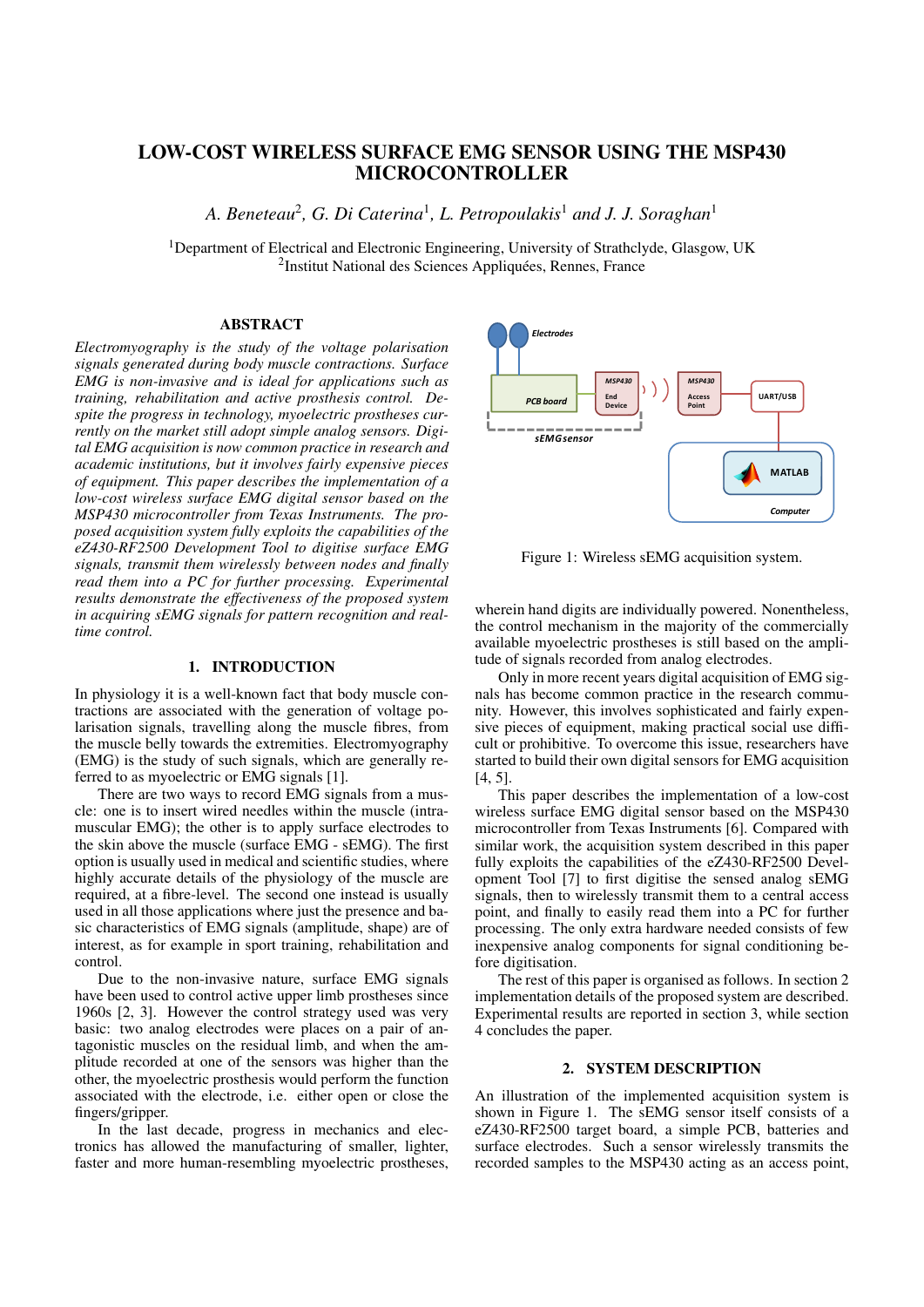

Figure 2: Custom-made PCB for signal conditioning.

through the SimpliciTI protocol from TI [8]. The access point streams the received samples through the USB-based MSP430 Application UART to a PC, for further data processing.

### 2.1 Surface EMG acquisition

The sEMG sensors has two main parts, namely a custommade PCB for signal conditioning, and the MSP430 target board, where the conditioned analog EMG is digitised and wirelessly transmitted. A close-up of the PCB is shown in Figure 2.

As a surface EMG signal usually has very low amplitude, it is easily influenced by external noise and other artifacts, as for example the 50Hz interference from the power line. To reduce external influences, the bipolar, or differential, configuration is usually used [1]. In this case two surface electrodes are placed on the muscle belly, while a reference electrode is placed on an EMG-inactive region, such as the elbow for example. This is the configuration used in the sEMG sensor described in this paper.

Concerning the common mode rejection, one could use the op-amp available on the MSP430 processor. However, as the ADC on the microcontroller can only digitase positive voltages, some signal conditioning is required before the ADC stage. For this reason a custom-made PCB has been developed. The PCB has a signal conditioning part, as illustrated in Figure 3, and a filtering part, as in Figure 4. The first block in Figure 3 is an INA126 differential amplifier from Texas Instruments, with a gain  $G = 2000$ . The two resistors  $R_{in}$  are required to avoid floating offsets present at the inputs of the differential amplifier.

The positive offset required by the ADC is added to the EMG signal by the summing amplifier (OA2), while the voltage follower (OA1) permits to have an output voltage with minimum current. Here the voltage regulator is an L78L33 from ST Microelectronics. Finally the inverting amplifier (OA3) corrects the sign of the signal in output from OA2. All the op-amps in th PCB are TL072's from Texas Instruments. The capacitor C3 is added to remove the unwanted offset in output from the differential amplifier.

With regard to filtering, the bandwidth of a surface EMG signal is between  $15 - 20$  and  $500$ Hz. Frequencies lower than 15Hz relate to motion artifacts due to the motion of the electrodes on the skin and the muscle underneath. On the other side, frequencies above 500Hz must be deleted, to avoid aliasing. Therefore, assuming a maximum frequency of *fmax* = 500Hz, a sampling frequency of 1kHz is required.

To fulfill these bandwidth requirements, the PCB contains also high-pass (HP) and low-pass (LP) filters. The HP filter is represented by the capacitor C3 in Figure 3 and its value is such to have a cut-off at 15Hz. The LP filter is a 2*nd*



Figure 3: Signal conditioning part in the PCB.



Figure 4: Filtering part in the PCB.

order Butterworth filter implemented with an op-amp (OA4) and resistors and capacitors only. A diagram of such a filter is illustrated in Figure 4. Also in this case the values of R and C in the LP filter are such that the cut-off frequency is  $f_c = 450$ Hz.

Finally the filtered sEMG signal in input to the MSP430 target board is quantised into discrete levels by the ADC on the microcontroller. As the ADC uses 10 bits and its voltage references are  $V_{R-} = 0$ V and  $V_{R+} = 3.3$ V, the quantisation levels for the input signal *Vin* are calculated as in (1):

$$
V_{ADC} = (2^{10} - 1) \times \frac{V_{in} - V_{R-}}{V_{R+} - V_{R-}}
$$
 (1)

On the MSP430, Timer A and the ADC are set to sample  $V_{in}$  at  $f_s = 2f_c = 900$ . As a visual feedback to the user, the green LED on the target board lights up as soon as the sensor is switched on, while the red LED instead light up when the digitised signal is higher than 75% or lower than 25% of the ADC scale range.

#### 2.2 Data communication

The communication between the sEMG sensor and the access point uses the built-in wireless capability of the ez430-RF2500 Development Tool, which is equipped with a CC2500 wireless transceiver. This allows a maximum transmission rate of 500kBaud. At software level, the communication relies on the TI proprietary SimpliciTI protocol [8], which is a low-power RF protocol ideal for small networks, i.e. less than 100 nodes.

Once the communication between access point and end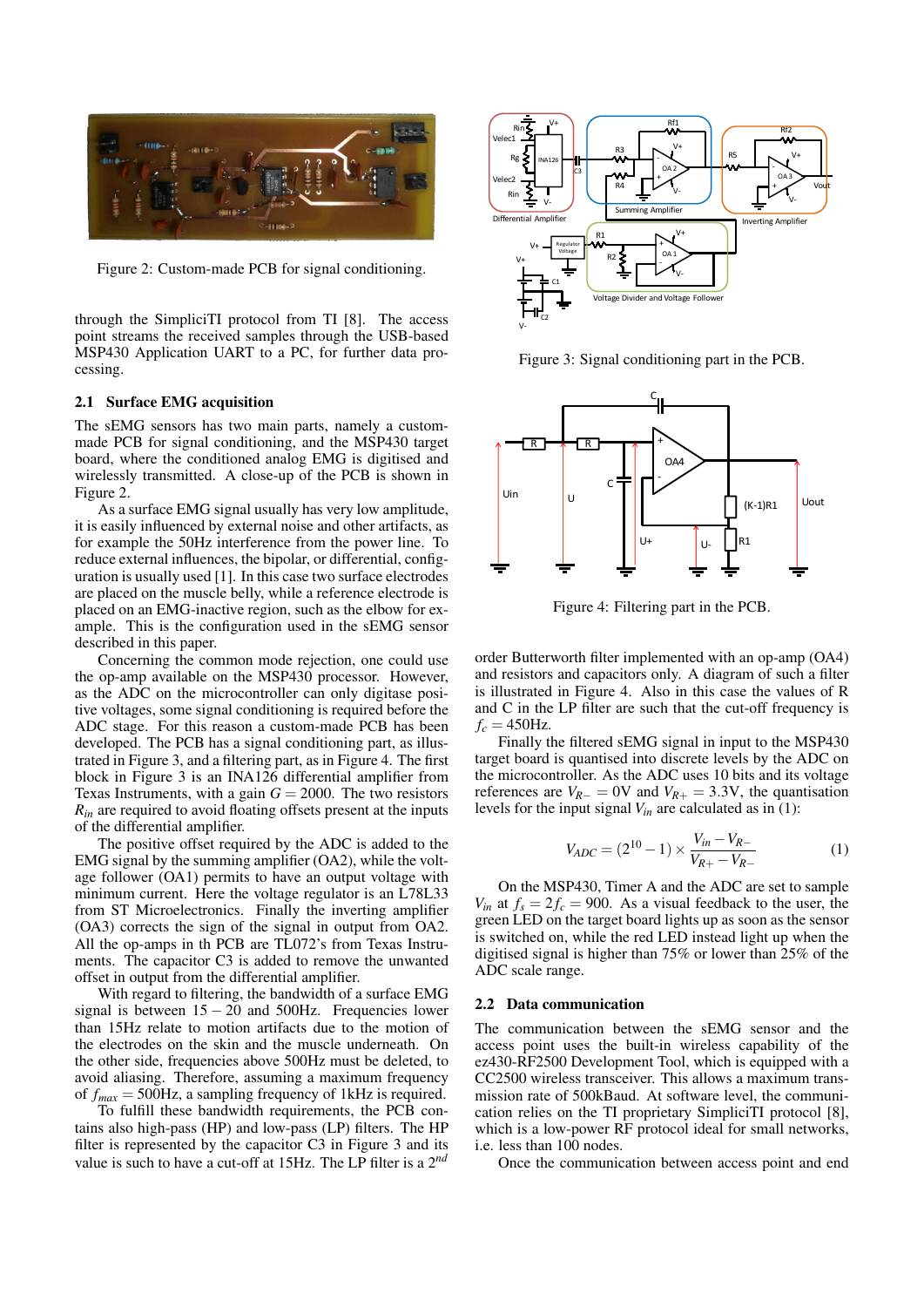device is established, the sEMG sensor starts transmitting the digitised samples into packets of 10 bytes. As the ADC on the MSP430 uses 10 bits, it would be inefficient to transmit two bytes (16 bits) for each digitised sample (10 bits). Therefore, to optimise the transmission rate and at the same time to avoid complex data packing operations, only the 8 left-most bits of each 10-bit sample are transmitted, therefore using just 1 byte per sample. This implies a double bit-wise right shift of each sample value. Although some precision is lost, calculations confirm that the maximum error introduced is 12.88mV, which is negligible compared to the output signal voltage  $(0-3.3V)$ . On the PC, a simple multiplication by 4 of each received sample restores the data to its original scale.

The access point receives data packets via wireless and retransmit them over the USB-based serial port. For each byte the MSP430 Application UART adds 1 stop bit, so the total bit rate on the serial port is 8100bps, which is below the hardware limit of 9600bps of the ez430-RF2500 Development Tool. As results reported in section 3 demonstrate, this setup allows to transmit data from a wireless sEMG sensor to the access point and then to a PC-based application, with a negligible loss of samples. This loss is caused by the single thread nature of the current implementation of the access point, as it can be proved that there is no packet loss in the wireless link between end device and access point.

#### 2.3 Extension for multiple electrodes

In order to simultaneously record from multiple sEMG sensors, no changes are required in the end device described above. Instead, the implementation of the access point requires some modification, in order to correctly separate wireless packets coming from different sensors.

When a packet is received, the access point adds to it a 2-byte header, where the first byte is a simple "0" character, acting as a delimiter to transmit the data to the PC over the serial port; instead the second byte is the ID of the sensor which transmitted the packet. However, to prevent confusion between the "0" in the header and possible "0" values in the data field of the packet, each "0" representing EMG data is replaced with a "1". As "0" in the data is the negative saturation value of the recorded EMG signal, replacing "0" with "1" has the mere effect of slightly increasing the negative saturation threshold. Nonetheless, as a "0" represents data that has already been clipped, a further clipping of 1 step does not introduce significant new distortion in the EMG.

With respect to packet separation, there is no risk of losing or misinterpreting "0" delimiters, as transmission errors over the serial connection are highly unlikely. Indeed, if any problem occurs on the serial port, the serial communication is interrupted altogether.

At PC side, the serial data read from the USB port is divided into separate packets, based on "0" delimiters. Finally, packets are sorted upon their sensor ID, in order to correctly reassemble data streams coming from different sEMG sensors.

Some experiments have been carried out to test the correctness of the multi-sensor communication protocol, as reported in section 3. However, due to the hardware limitation of 9600bps in the ez430-RF2500 Development Tool, the sampling frequency in such experiments has been decreased to  $f_s^j = 300$ Hz, in order to have two sensors transmitting at the same time. The reported results again show that data is



Figure 5: Recorded test sinusoid at  $f_1 = 210$ Hz (a) and its spectrum (b).



Figure 6: Artificial sawtooth signal (a) and its spectrum (b).

correctly sent from both end devices to the PC-based application, through the access point, with a sample loss of less than 1%. It is expected that an implementation of the access point using a different version of the MSP430 microcontroller, with higher UART bit rate allowance, would be able to record from multiple sEMG sensors simultaneously, at full sampling frequency  $(f_s = 900 \text{ Hz})$ .

### 3. EXPERIMENTAL RESULTS

As first experiment, a single sinusoid at  $f_1 = 210$ Hz from a signal generator is fed into the sEMG sensor through the PCB board. This analog signal is digitised in the end device (ED) and transmitted wirelessly to the access point (AP), which in turn streams the data to Matlab, through the USB. Time and frequency plots of the sinusoid are illustrated in Figure 5. Here it can be seen that no major distortion is introduced in the signal, as its frequency spectrum contains basically only one significant component, indeed located at 210Hz. The other components in Figure 5b are the 50Hz interference and its harmonics. These can easily be removed in software with a comb filter.

To try and quantify the loss of samples, if any, within the recording chain ED-AP-Matlab, an artificial sawtooth signal is generated within the ED, using a single byte counter, from 0 to 255 and wrapping around (Figure 6). This signal is again transmitted to the AP, and from there to Matlab. It has been found that no packets are lost over the wireless link, while a very small number of samples  $(< 0.1\%)$  is lost in the serial port communication. Nonetheless, such a loss is so small that it can be comfortably considered as negligible.

After having tested that data can be reliably recorded with the described system, surface EMG signals are then acquired from the forearm of a volunteer, as illustrated in Figure 7. The time and frequency plots of one sEMG signal are shown in Figure 8. In Figure 8b in particular, it is evident the pres-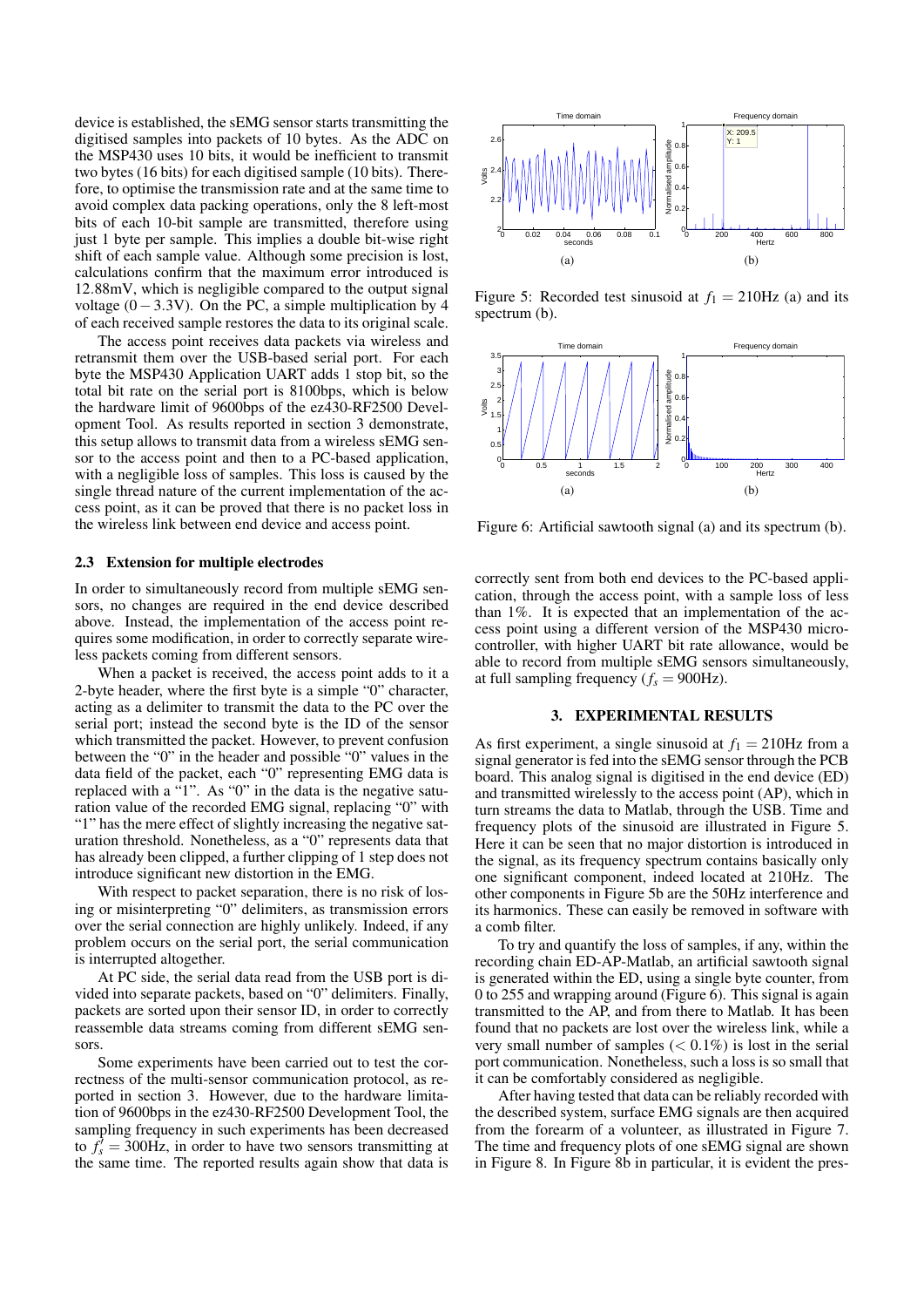

Figure 7: Surface electrodes on the muscle belly (a) and reference electrode on EMG-inactive region (b).



Figure 8: Recorded surface EMG signal (a) and its spectrum (b).



Figure 9: Recorded gestures: CLOSE (a), FLEXION (b), PINCH (c), PINKY (d).

ence of the 50Hz interference.

To demonstrate that the recorded EMG signals do carry useful information, pattern recognition has been used in order to classify four gestures performed by a volunteer. Such gestures are CLOSE, FLEXION, PINCH and PINKY, and they are illustrated in Figure 9. For this experiment, the part of the signal corresponding to each repeat (5 in this case) of a gesture is divided into blocks of 300ms, with 50% overlap. Then features are extracted from each block. Such features are Mean Absolute Value, Sign Slope Change, Waveform Length and Zero Crossings [9]. The extracted feature vectors are divided, gesture-wise, into training (80%) and testing (20%) data, and Linear Discriminant Analysis (LDA) is used as classifier. The selection of training and testing data is random and it is repeated 1000 times, so the average of the 1000 classification percentages obtained is the final score for the classification process. The value of 1000 has been chosen experimentally, as it has been noticed that the classification percentages tend to converge to the average score, between 500 and 1000 iterations. The confusion matrix for this experiment is reported in Figure 10, with an overall score of 80.7%. Although this value may seem low, it should be



Figure 10: Confusion matrix.



Figure 11: Test sinusoid recorded with two channels: channel one (a-b) and channel two (c-d).

noted that only one channel, i.e. one sEMG sensor, has been used. It is expected that using two or more channels can considerably increase the classification score. Nonetheless, this experiment demonstrates that the sEMG signal recorded with the sensor described in this paper contain useful information, which can be used as control mechanism in human-machine interfaces.

Finally, the possibility of using two sEMG sensors as described in section 2.3 has been explored. For this, no modification is needed in the end device, apart from lowering the sampling to  $f'_{s} = 300$ Hz. Instead, the access point and the PC-based application have been modified to accommodate two sEMG sensors. In this experiment, the same sinusoid at 122Hz from a signal generator is fed to both sensors. Once again, time and frequency plots of the two recorded signals are shown in Figure 11. It can be seen that the signals in